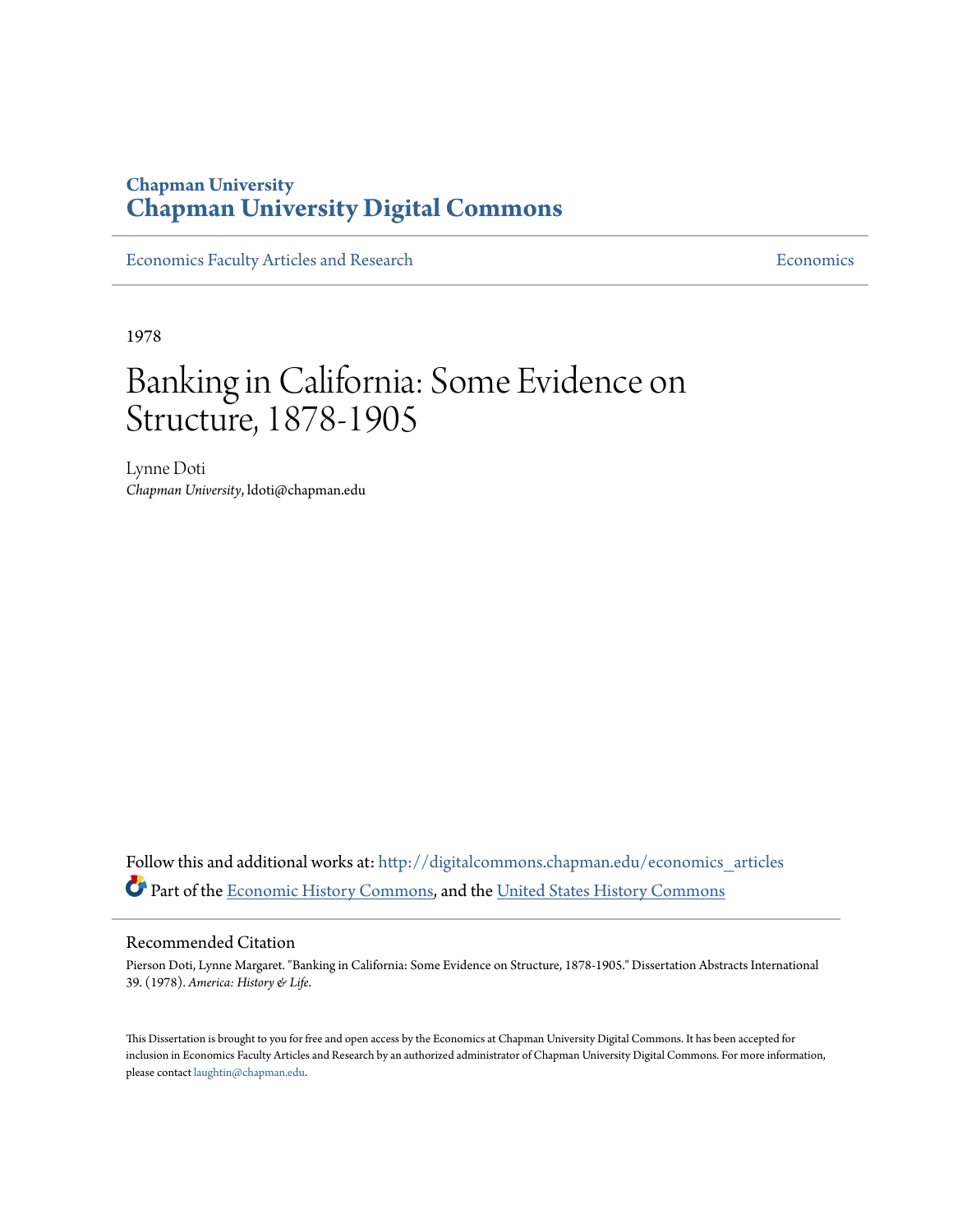# Banking in California: Some Evidence on Structure, 1878-1905

**Creative Commons License**<br> **<b>a 0**<br> **a 0** 

This work is licensed under a [Creative Commons Attribution 3.0 License.](http://creativecommons.org/licenses/by/3.0/)

**Copyright** The author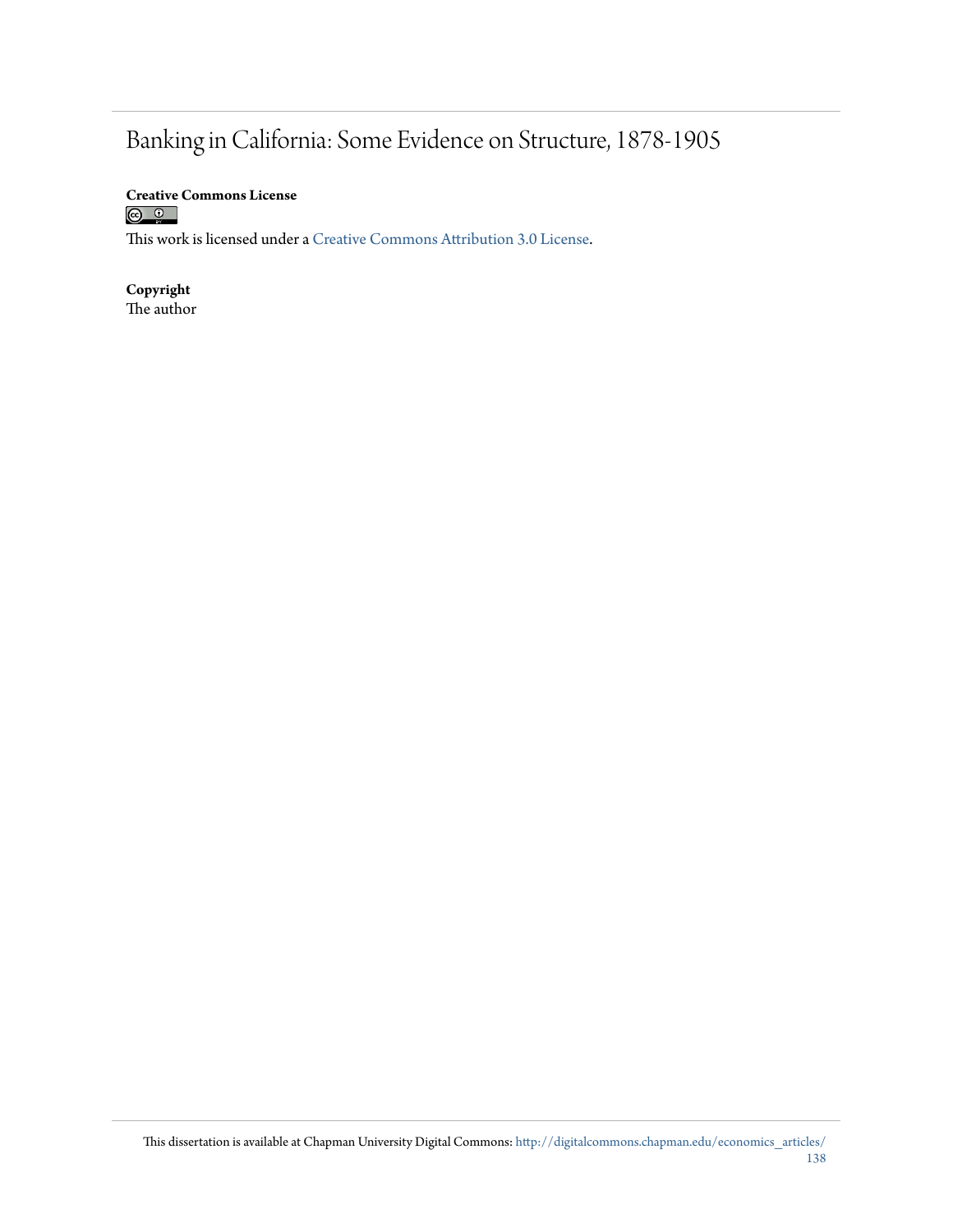## **Banking in California, 1878-1905: Some Evidence on Structure**

re de la companya de la companya de la companya de la companya de la companya de la companya de la companya de<br>La companya de la companya de la companya de la companya de la companya de la companya de la companya de la co

### *Lynne Pierson Dati*

An accurate portrayal of late-nineteenth-century U.S. financial history is necessary to provide material for testing theories of the role of financial institutions in economic development, growth, and business cycles. The few recent works on the behavior of financial institutions during this period have relied almost exclusively on data from the reports of the Comptroller of the Currency.l These reports do not include information on state banks. Since most of the banks existing in this period were state rather than federally chartered, a potentially significant bias has been introduced into these studies.

This essay explores the mobility of capital in California between 1878 and 1905 using state banking data. The results indicate that changes in the California economy cannot be explained by obstacles to financial flows. The results also indicate the direction of bias in previous studies of financial history and provide access to statistics on California banking history.

The 1965 article by Lance Davis is the most important study of U.S. banking in this period. Davis characterizes the late nineteenth century as a period during which barriers to the flow of financial capital between regions decreased. His findings indicate that capital flows improved over time, although the Pacific coastal regions remained isolated from sources of funds even as late as 1914.2

Richard Sylla also has written a widely accepted article on nineteenthcentury U.S. financial history. Sylla concluded that the federal government and provisions of the National Banking Act served to restrain the growth of the financial industry. Specifically, Sylla feels the tax on bank notes and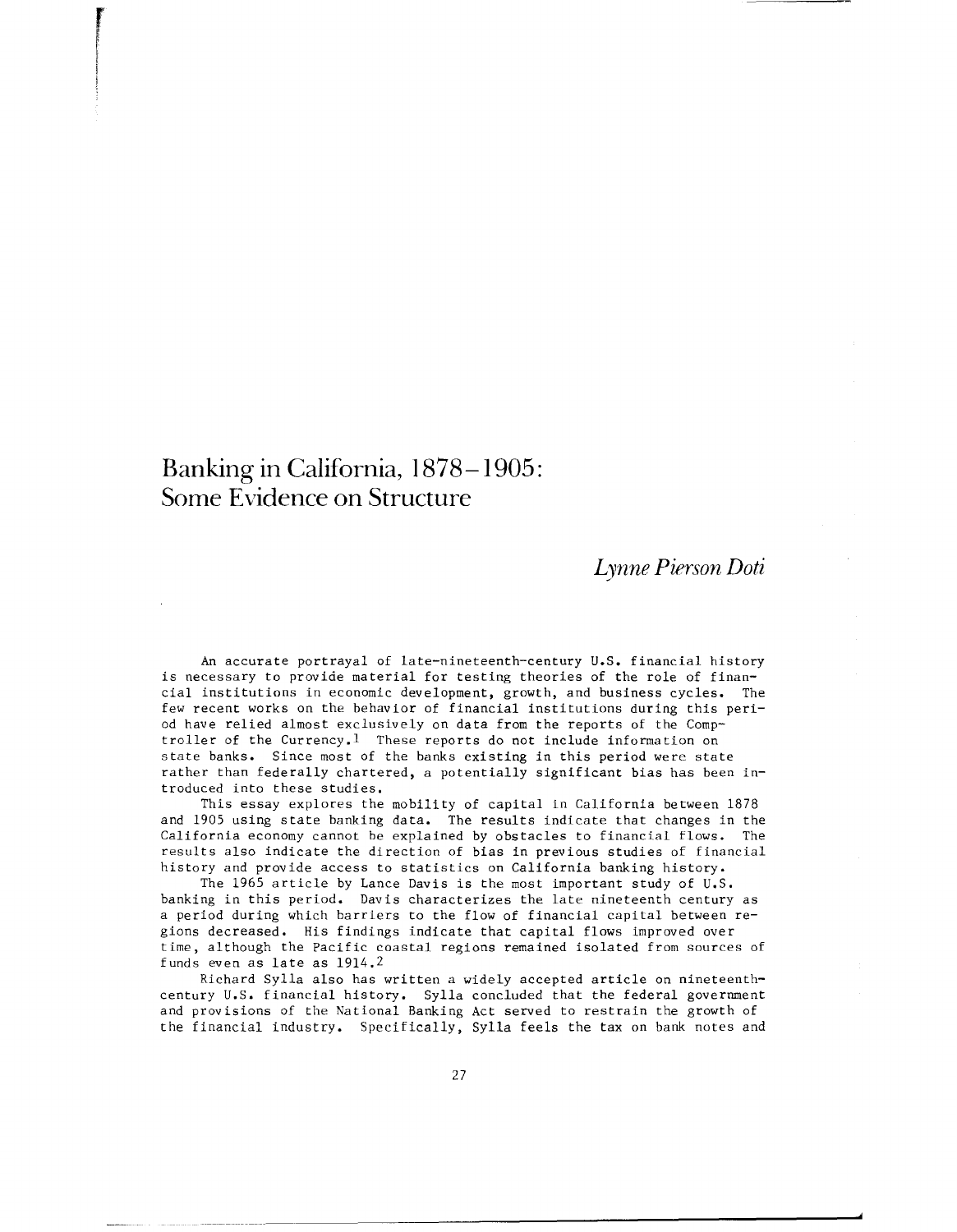the requirements for m1n1mum levels of paid-up capital created a twotiered system. Banking in the cities was competitive, but rural bankers monopolized their local market. The situation caused the movement of capital from rural to urban areas, *as* rural bankers restricted local lending to keep interest rates high and deposited their excess funds in city banks.3

In the present study, the first step was to handle the problem of  $in$ accessible data for state chartered banks. California statistics were collected for six years, between 1878 and 1905, from the reports of the California Board of Bank Commissioners. For our purposes, the years corresponding to population census data (1879, 1889, and 1899) were judged to have the most interest, and the data base was increased by adding 1884, 1894, and 1905 (the 1904 report was not published).

The most direct evidence on the structure of an industry is obtained by comparing the prices charged for a particular product. If no monopoly power exists, differences in the price will reflect only differences in the cost of producing the good. Differences in price caused by transportation cost, transaction costs, or risk are compatible with a competitive industry structure. In banking, the interest rate charged on loans and paid on deposits represents the price of the firm's product. Past studies of the banking industry have attempted to use the interest rate or estimates of it to test for competitive structure.

Very little direct information on interest rates charged by U.S. lenders is available for the late nineteenth century. The California Board of Bank Commissioners requested this information in only one year, 1879, and 39 banks responded. Only one San Francisco bank was among the respondents, and the interest rate that bank charged is one of the lowest reported. It appears that interest rates increased with the distance from San Francisco, and a curious pattern emerges when the banks are grouped geographically (in northern, southern, or central California). Table 1 shows the interest rates reported in 1879. Most banks in any one segment of the state charged identical interest rates.

Because 1879 is the only year for which interest charges are reported, other attempts were made to discern differences in interest rates among regions. Most of the individual savings banks reported the interest they paid to their depositors every year. This information was collected for the three census years and for the three years midway between them. The mean interest paid on savings and on demand deposits was computed for each region, and the difference in the mean interest rates among areas was tested for significance. The results, shown in Table 2, revealed no consistent differences, and the scattered differences did not decrease in frequency over time. These results support neither the Sylla nor the Davis hypothesis.

Differences are more frequently significant when a proxy for interest rates is used. The proxy developed by Davis and modified very slightly in this study is the ratio of gross earnings to earning assets. Calculation of this proxy for banks in California for the six selected years reveals scattered significant differences among regions within the state. These differences disappear suddenly by 1905, providing some support for the contention that capital flows improved over time. (See Table 3.)

An examination of the pattern of real estate lending also was made using the detailed information available in the Board of Bank Commissioners' reports.

r :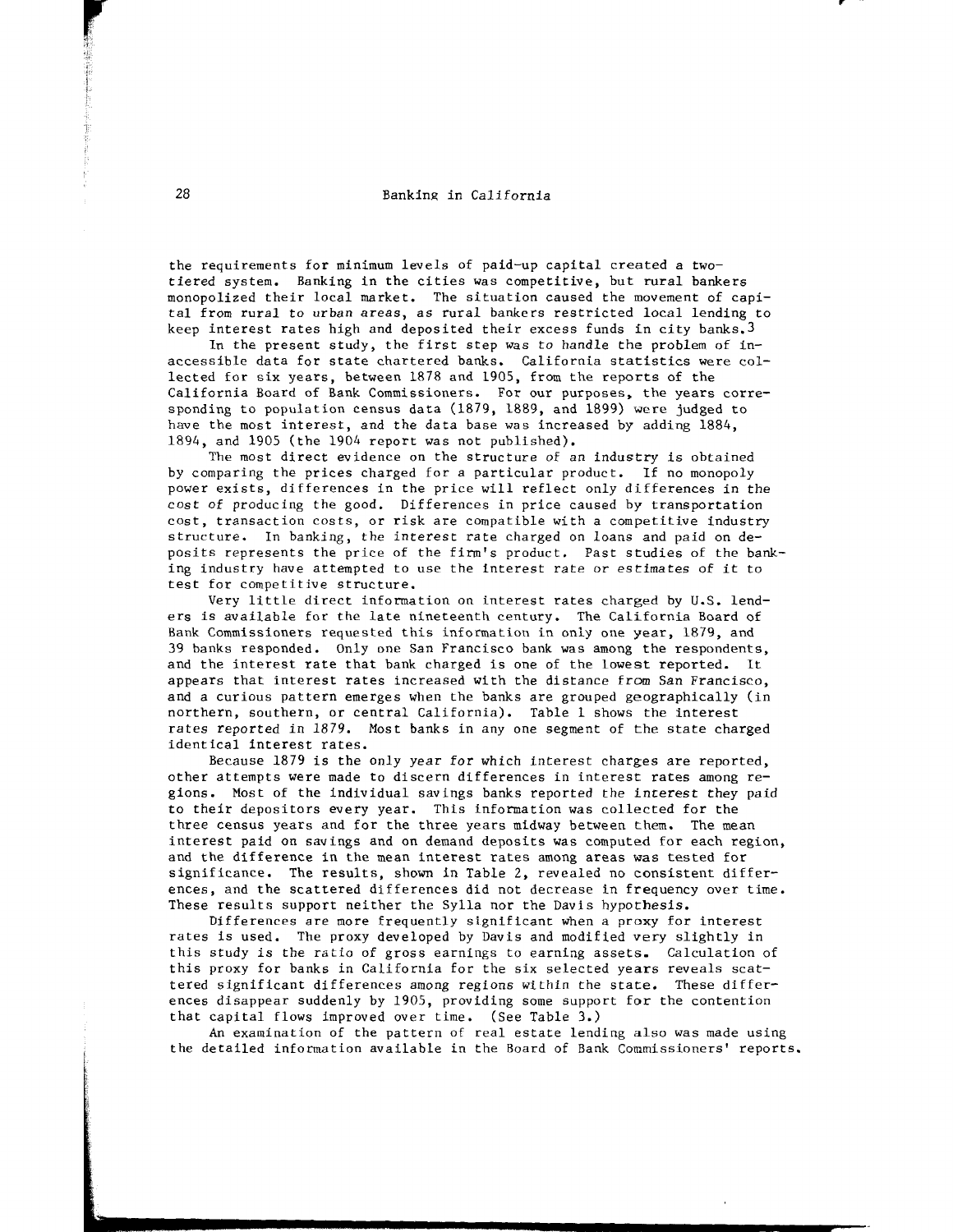| Bank                                  | Percent<br>per month |
|---------------------------------------|----------------------|
| San Francisco                         |                      |
| Wells Fargo & Co.                     | 1.00                 |
| Northern counties                     |                      |
| Bank of Chico                         | 1.25                 |
| Citizen's Bank, Nevada City           | 1.25                 |
| Colusa County Bank, Colusa            | 1.25                 |
| Farmer's Savings Bank, Lakeport       | 1.25                 |
| Humboldt County Bank, Eureka          | 1.38                 |
| Mendocino Discount Bank               | 1.25                 |
| Bank of Napa                          | 1.00                 |
| Bank of Tehama, Red Bluff             | $1.25$ & $1.5$       |
| Bank of Woodland                      | 1.00                 |
| Central counties                      |                      |
| Bank of Dixon                         | 1.00                 |
| Farmers & Mechanics Bank, Heraldsburg | 1.00                 |
| Bank of Fresno                        | 1.25                 |
| Bank of Gilroy                        | 1.25                 |
| Bank of Heraldsburg                   | 1.01                 |
| Bank of Hollister                     | 1.01, 1.25, 1.5      |
| Bank of Martinez                      | 1.00                 |
| Petaluma Savings Bank                 | .88                  |
| Sacramento Bank                       | .88                  |
| Salinas City Bank                     | 1.25                 |
| Bank of Santa Cruz County             | 1.19                 |
| Santa Rosa Bank                       | 1.01                 |
| Bank of Santa Rosa                    | 1.01                 |
| Sanoma Valley Bank                    | 1.01                 |
| Bank of Suisun                        | 1.01                 |
| Bank of Tomales                       | 1.00                 |
| Bank of Vallejo                       | 1.01                 |
| Bank of Visalia                       | 1.50                 |
| Southern counties                     |                      |
| Bank of Anaheim                       | 1.50                 |
| Commercial Bank of San Diego          | 1.38                 |
| Commercial Bank of Los Angeles        | 1.25                 |
| Farmers & Merchants Bank, Los Augeles | 1.01                 |
| Kern Valley Bank, Bakersfield         | 1.50                 |
| Santa Barbara County Bank             | 1.01                 |
| Bank of San Diego                     | 1.50                 |
| Bank of San Luis Obispo               | 1.50                 |
| Bank of Ventura                       | 1.50                 |
|                                       |                      |

### Table 1. Interest Charged on Loans in 1879 by California Commercial Banks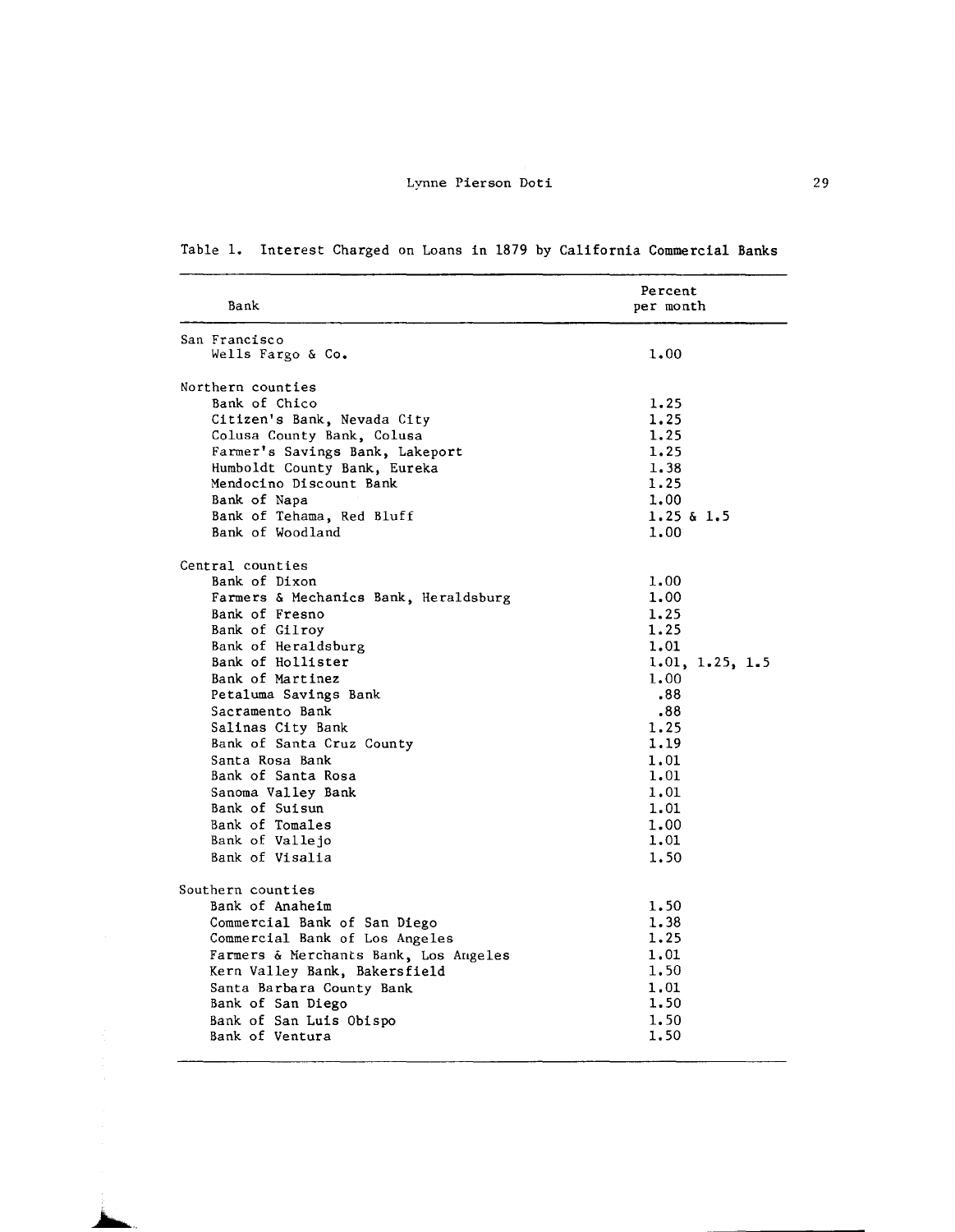| Test                                               | 1879     | 1884     | 1889        | 1894         | 1898     | 1905     |
|----------------------------------------------------|----------|----------|-------------|--------------|----------|----------|
|                                                    | Term     |          |             |              |          |          |
| Between rural areas                                |          |          |             |              |          |          |
| North versus central                               | $\star$  |          |             | 0            | 0        | 0        |
| North versus south                                 | 0        |          |             | 0            | $\star$  |          |
| South versus central                               | $\Omega$ |          | $\Omega$    | 0            | $\Omega$ | ÷        |
| Between San Francisco and                          |          |          |             |              |          |          |
| Rural north                                        | $\star$  | $\star$  |             | $\Omega$     | 0        | $\Omega$ |
| Rural south                                        | $\star$  |          | $\mathbf 0$ | $\mathbf{O}$ | $\star$  | 0        |
| Rural central                                      | $\star$  | $\Omega$ | $\Omega$    | $\Omega$     | $\star$  | 0        |
| Between urban and rural<br>San Francisco Bay area  | *        | $\Omega$ | $\Omega$    | $\Omega$     | $\Omega$ | ×        |
| versus other counties<br>All other counties versus | ÷        | $\star$  | $\star$     | $\Omega$     | $\Omega$ | $\star$  |
| San Francisco                                      | $\star$  | $\Omega$ | $\Omega$    | $\Omega$     | $\star$  | 0        |
|                                                    | Ordinary |          |             |              |          |          |
| Between rural areas                                |          |          |             |              |          |          |
| North versus central                               | 0        | 0        | 0           | 0            | 0        | 0        |
| North versus south                                 | $\Omega$ |          | 0           | $\star$      | ÷        |          |
| South versus central                               | $\Omega$ |          | $\mathbf 0$ | $\star$      | *        | 0        |
| Between San Francisco and                          |          |          |             |              |          |          |
| Rural north                                        | 0        | $\star$  | $\star$     | $\star$      | 0        | 0        |
| Rural south                                        | ÷        |          | 0           | $\star$      | $\star$  | 0        |
| Rural central                                      | 0        | $\star$  | 0           | 0            | $^\star$ | 0        |
| Between urban and rural<br>San Francisco Bay area  | *        | $\star$  | $\star$     | 0            | 0        | Ω        |
| versus other counties<br>All other counties versus | *        | $\star$  | $\Omega$    | $\star$      | O        | 0        |
| San Francisco                                      | $\star$  | $\star$  | $\Omega$    | $\Omega$     | $\Omega$ | $\Omega$ |

Table 2. Differences in Mean Interest Rates Paid on Deposits in California, 1879-1905

-: Insufficient data.

0 : Difference not significant.

\* : Difference significant at the 90 percent level of confidence.

Each bank or savings bank reported its total amount of loans on real estate in each county in the state. Collection and processing of this information for the six selected years allowed the reconstruction of lending and capital flows. The data reveal several trends in the market.

In the late nineteenth century, most California banks participated in real estate lending. Savings banks committed a large percentage of their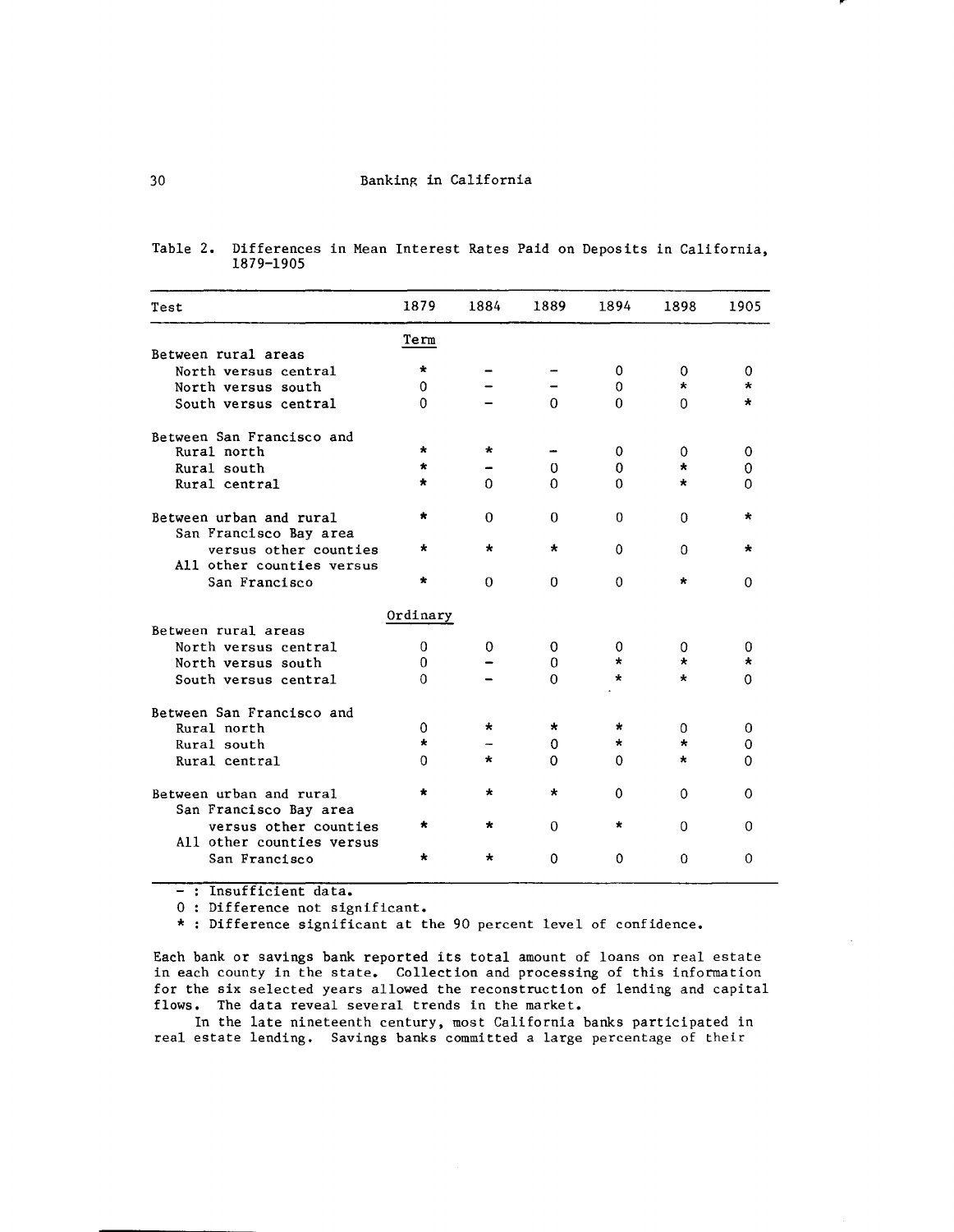| Test                            | 1879 | 1884 | 1889      | 1894    | 1898 | 1905 |
|---------------------------------|------|------|-----------|---------|------|------|
| North versus central            |      |      |           |         |      |      |
| North versus south              |      |      |           |         | ×    |      |
| Central versus south            |      |      |           |         |      |      |
| San Francisco versus north      |      |      |           |         |      |      |
| San Francisco versus central    |      |      |           | *       |      |      |
| San Francisco versus south      |      |      | ÷         | $\star$ |      |      |
| San Francisco versus all others |      |      | $\bullet$ |         |      |      |

Table 3. Differences in Mean Gross Earnings/Earning Assets in California, 1879-1905

- : Insufficient data,

0 : Difference not significant.

\* : Difference significant at the 90 percent level of confidence.

assets to real estate loans, but the larger resources of the commercial banks made them an equally important loan source. Private and foreign banks participated in real estate lending less frequently.

There is little support for the contention that banks were prevented by transaction or information costs from lending outside their immediate neighborhoods. Most California counties encompass a large geographical area, and banks loaned outside their home county with great frequency. Even as early as 1878, 67 percent of the banks were lending outside their home territory, and 30 percent listed real estate loans in at least five different counties. The data rather conclusively dispel the image of the rural banker limited to allocating his funds between the local farmers and the big city banks. (See Table 4.)

The data do not, however, support the contention that the market improved over time. Lending to other counties should increase as developments in transportation and communication facilitate loans on distant property. Except for 1889 and 1905, the percentage of banks lending in only the home county remains constant. In 1905, more banks loaned in only one county, although the percentage drops if the newer banks in the very large southern counties are excluded. This indicates increased self-sufficiency of counties rather than increased lending among areas.

The number of banks in each region has often been used as a measure of monopoly power.4 In this study, the number of banks making real estate loans on property in each county was determined from the reports of the banks. It is apparent that Californians were not restricted to borrowing from the neighborhood bank. Although many counties had only one bank, few counties show loans on real estate from only one source (see Table 5). The estimated number of loans originating from outside the county ranged from 71.6 percent to 82.1 percent of the total number of loans estimated for the six sample years between 1878 and 1905. (See Table 6.)

Although the percentage of the total loan funds from banks outside the county is uniformly lower than the percentage of lenders, it is also consistently significant. The average percentage of loan funds reported as originating outside the county ranges from 68.1 percent to 49.9 percent over the

~ ii ra dheer ah<br>Baratan ah<br>Baratan ah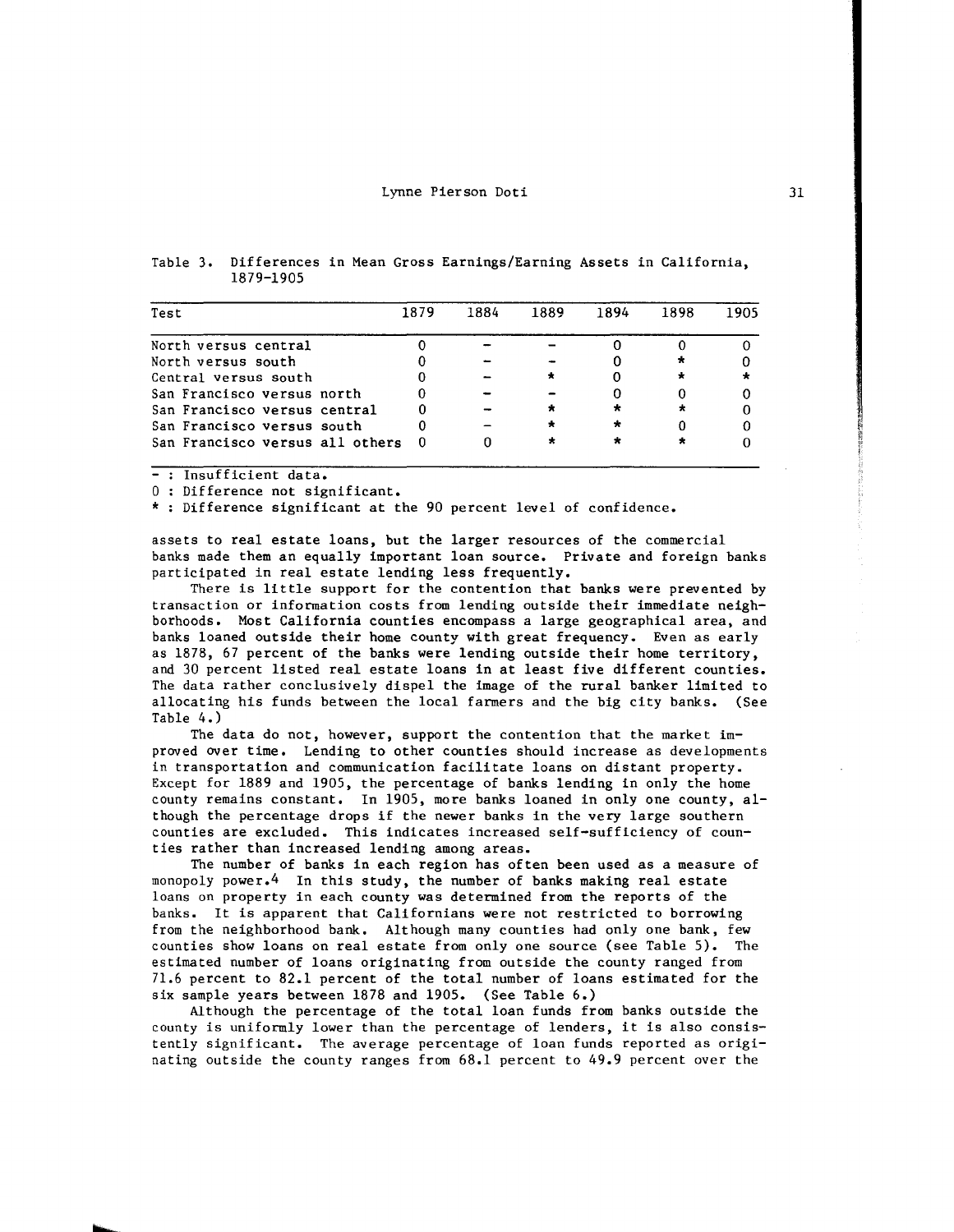$\blacksquare$ 

| Number of banks reporting loans in              |                        |                            |               |                      |                          |                          |  |  |
|-------------------------------------------------|------------------------|----------------------------|---------------|----------------------|--------------------------|--------------------------|--|--|
| Year                                            | $\mathbf{1}$<br>county | $\overline{2}$<br>counties | 3<br>counties | $4 - 10$<br>counties | $11 - 20$<br>counties    | More than 20<br>counties |  |  |
| 1878                                            | 26<br>(33%)            | 17                         | 6             | 22                   | 6                        | 3                        |  |  |
| 1884                                            | 28<br>(32%)            | $12\,$                     | 21            | 20                   | $\overline{\phantom{a}}$ | 0                        |  |  |
| 1889                                            | 81<br>(48%)            | 31                         | 14            | 31                   | 9                        | 4                        |  |  |
| 1894                                            | 94<br>(37%)            | 51                         | 39            | 50                   | 14                       | 6                        |  |  |
| 1899                                            | 79<br>(342)            | 56                         | 34            | 52                   | $10\,$                   | $\mathbf 0$              |  |  |
| 1905                                            | 159<br>(46%)           | 78                         | 32            | 62                   | 8                        | 4                        |  |  |
| 1905<br>(without (40%)<br>southern<br>counties) |                        |                            |               |                      |                          |                          |  |  |

Table 4. Real Estate Lending by California Banks According to Number of Counties, 1878-1905

six-year sample. Most counties received more than 50 percent of their funds from banks in other counties. (See Table 7.)

The study of intracounty real estate lending does not reveal a pattern consistent with the Sylla model. Rural bankers could not maintain monopoly power against this large amount of lending from banks in other parts of the state, and, at least in real estate lending, capital funds seem to have moved chiefly from urban to rural areas, rather than the reverse. The study of real estate lending also reveals the danger of using traditional measures of bank concentration, which assume that lending sources are limited to local banks.

Other tests also cast doubt on the appropriateness of the Sylla model for California. It does not appear that California state banks were kept from joining the national banking system by the high capital requirements, for 80 percent of the state banks would have been able to meet them in 1879. Sylla theorizes that the mechanism for channeling funds from rural to urban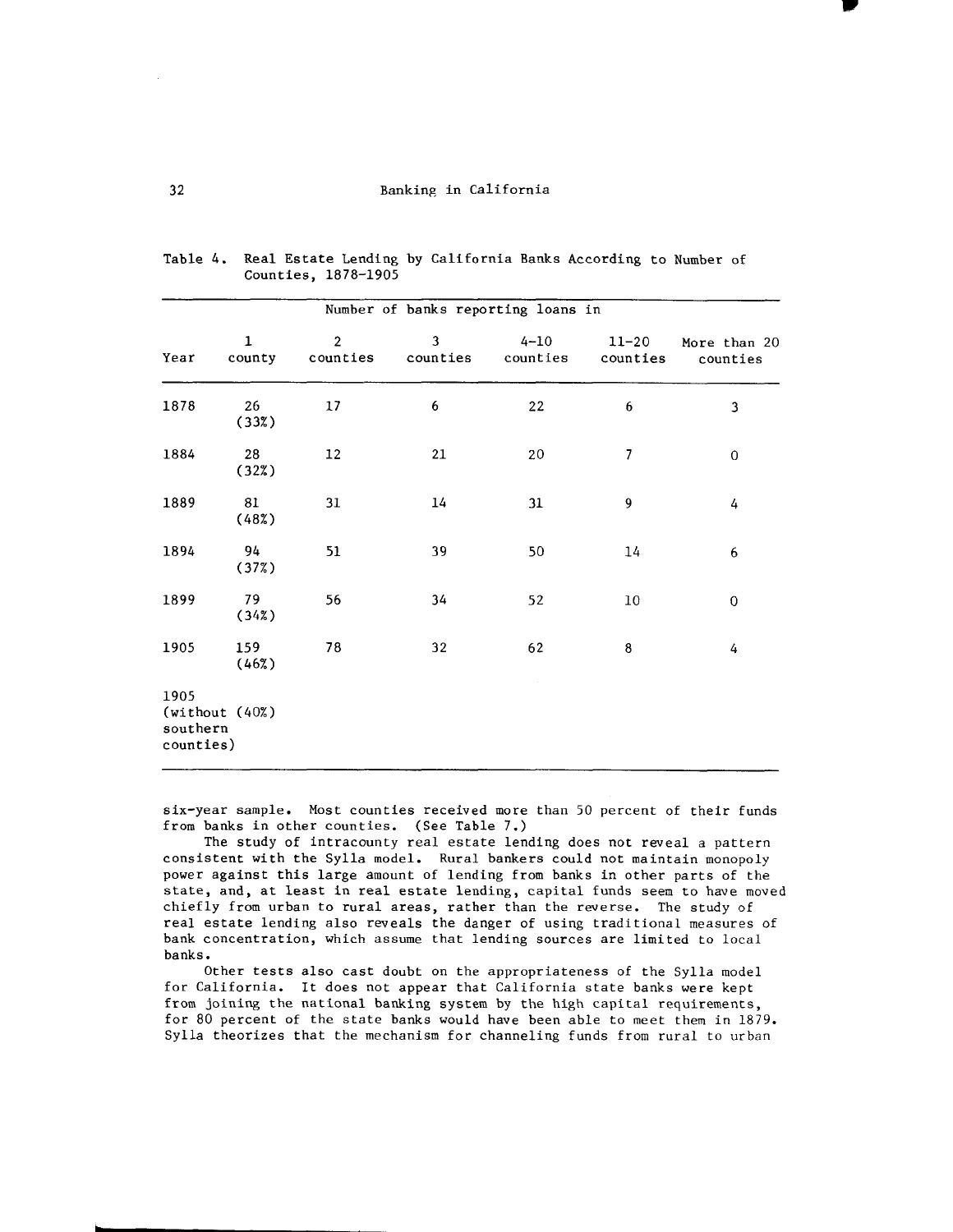|             | Table 5. California Counties with Only One Real Estate Lending Source.<br>1878-1905 |       |  |         |             |          |  |
|-------------|-------------------------------------------------------------------------------------|-------|--|---------|-------------|----------|--|
| <b>1070</b> | 100L                                                                                | 1000. |  | າ ດ ດ ໄ | <b>1000</b> | $\cdots$ |  |

| 1878    | 1884    | 1889   | 1894   | 1899   | 1905   |
|---------|---------|--------|--------|--------|--------|
|         |         |        |        |        |        |
| (15.4%) | (13.5%) | (7.5%) | (3.5%) | (1.8%) | (5.3%) |

Table 6. Average Percentage of Lenders Located Outside County, 1878-1905

| 1878  | 1884  | 1889  | 1894  | 1899  | 1905  |
|-------|-------|-------|-------|-------|-------|
| 82.1% | 73.5% | 71.0% | 74.3% | 76.8% | 71.6% |

Table 7. California Counties Receiving More Than Half Their Real Estate Loan Funds from Outside the County, 1878-1905

| 1878  | 1884  | 1889  | 1894  | 1899  | 1905  |
|-------|-------|-------|-------|-------|-------|
| 69.8% | 67.4% | 61.7% | 63.5% | 78.8% | 49.1% |

areas is the rural banker's deposit in city banks, and he predicts that rural as opposed to urban bankers would have held a larger percentage of their assets in the form of deposits at other banks,5 In California, the balance statement item "funds due from other bankers" as a percentage of total assets is virtually identical for urban and rural banks in 1889 and 1899.

If the rural areas were characterized by monopolist bankers, and if competitive conditions existed in urban areas, then rural bankers should show a higher level of profit than their urban counterparts. An estimated profit margin can be determined by comparing the interest received on loans with the interest paid on deposits. In 1889, 23 savings banks supplied information sufficient to estimate profit margins. The interest received on loans was estimated for each bank by dividing gross earnings by earning assets. The average rate of interest paid on deposits was calculated from information supplied by the banks. The difference between the interest on loans proxy and the interest paid is the gross profit margin. These gross profit margins were grouped by bank location, and average profit margins of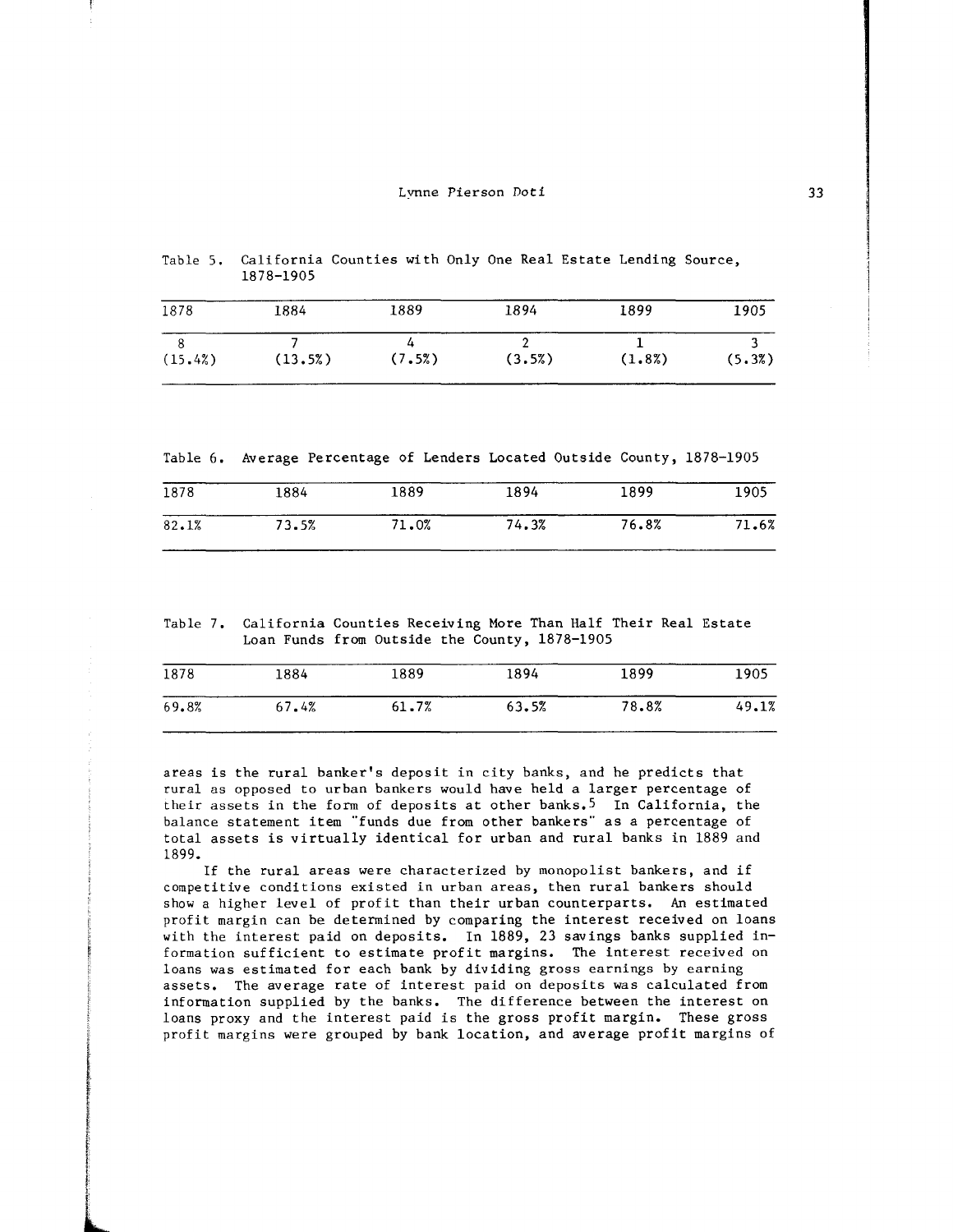the groups were compared. For 1889, there were no significant differences. (See Table 8.)

The tests were repeated with data reported by savings banks in 1899. With the increased number of banks reporting that year, 50 profit margins were calculated. Comparison of profit in the reputedly most competitive area, San Francisco, with the remainder of the state reveals higher profit rates in rural areas, but the difference is not significant at the 90 percent level of confidence. When the definition of urban areas is broadened to include Los Angeles, and then Oakland and Alameda, the differences become significant. When Los Angeles is compared with the rural banks in Southern California, the differences in mean profit rates are not significant.

These comparisons among regions reveal differences significant to the monopoly hypothesis only if the costs of servicing loans and deposit accounts are similar in urban and rural areas; there is strong indication that this is not the case. Banks may have economies of scale for both the size of loans and deposit accounts. No information exists on loan size, but in 1899 banks reported the average deposit per account. It is evident that urban banks had higher average deposits than did rural ones. Comparison of the average, by area, of the reported deposit sizes reveals significantly larger deposits in the urban areas, which had lower gross profit margins. (See Table 9.) Therefore, the apparent differences in gross profit could have been caused by differences in cost and do not necessarily support the hypothesis of rural monopolies.

This study adds little support to Davis's hypothesized improvement in the capital market during the late nineteenth century. An improvement would be indicated by declining differences in interest rates throughout the state and by increased capital flows to areas in which interest rates are higher. This study of California does not indicate a trend of this type. There is some hint of a decline in interest rate differentials when the Davis proxy is used,

| Groups compared                                            | t value |            |  |
|------------------------------------------------------------|---------|------------|--|
|                                                            | 1889    | 1899       |  |
| San Francisco versus all other                             | $-0.77$ | $-1.44$    |  |
| San Francisco and Los Angeles versus<br>all other          | 1.72    | $* - 1.90$ |  |
| Bay Area plus Los Angeles versus all<br>other <sup>a</sup> | 0.47    | $* - 2.03$ |  |
| Los Angeles versus other Southern California               |         | $-0.26$    |  |

Table 8. Difference in Mean of Average Profit Margins for California Banks, 1889 and 1899

\* : Difference significant at the 90 percent level of confidence. aBay Area includes San Francisco, Oakland, and Alameda.